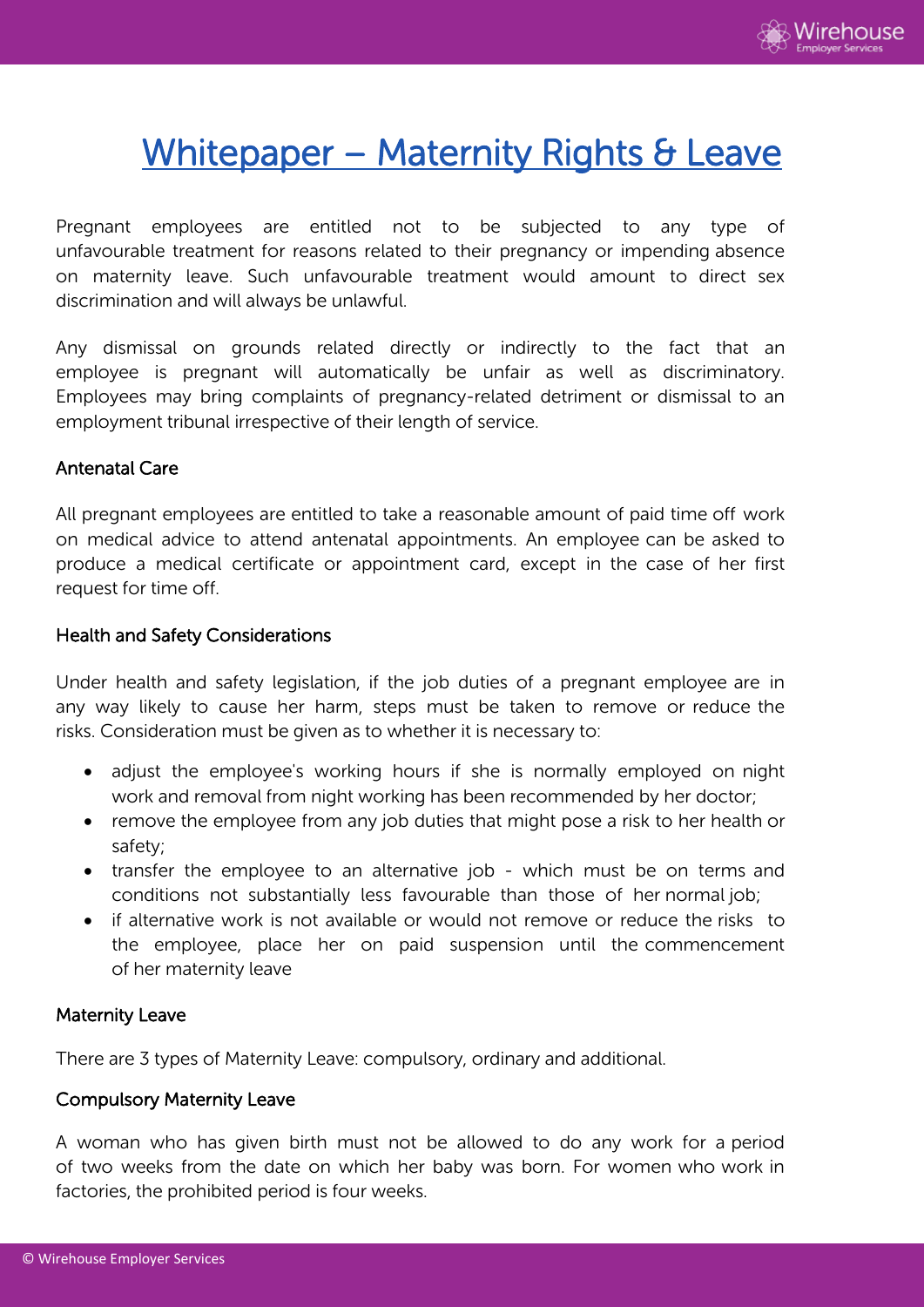

#### Ordinary Maternity Leave and Additional Maternity Leave

Irrespective of their length of service, all pregnant employees are entitled to take 26 weeks' ordinary maternity leave, followed by 26 weeks' additional maternity leave, and resume working afterwards. All pregnant employees are therefore entitled to a total period of up to 52 weeks' maternity leave. To be eligible, an employee must give notification:

- That she is pregnant;
- Of her expected week of childbirth; and
- Of the date on which she intends her maternity leave to start.

If she is asked to do so, she must provide such notification in writing. She may also be asked to produce a certificate from a registered medical practitioner or a registered midwife stating the expected week of childbirth.

Notification must be provided no later than the end of the 15<sup>th</sup> week before the week that the baby is expected, unless this is not reasonably practicable, in which case the employee must provide notification as soon as it is reasonably practicable for her to do so. The employee can choose when to start her ordinary maternity leave, subject to two restrictions:

- Maternity leave cannot begin prior to the 11<sup>th</sup> week before the week that the baby is expected, unless the baby is born prematurely in which case maternity leave will begin the day after the baby is born; and
- The start of ordinary maternity leave will be triggered automatically if the employee is absent from work wholly or partly on account of a pregnancyrelated reason within four weeks of the week her baby is due.

If an employee, who has already provided notification of her maternity leave start date, subsequently changes her mind, she may do so by giving at least 28 days' notice of the revised start date. This may be earlier or later than the date originally notified.

On receipt of an employee's notification that she intends to take maternity leave, the employer must respond in writing within the next 28 days acknowledging the employee's intentions and informing her of the date on which her additional maternity leave will end. This will be 52 weeks after the start of the employee's maternity leave.

#### Terms and Conditions During Maternity Leave

Regardless of the timing of an employee's expected week of childbirth, during ordinary and additional maternity leave all contractual benefits, except normal wages or salary, must continue. This means that ordinary basic salary and other monetary payments such as a shift allowance may be stopped, but all other contractual benefits must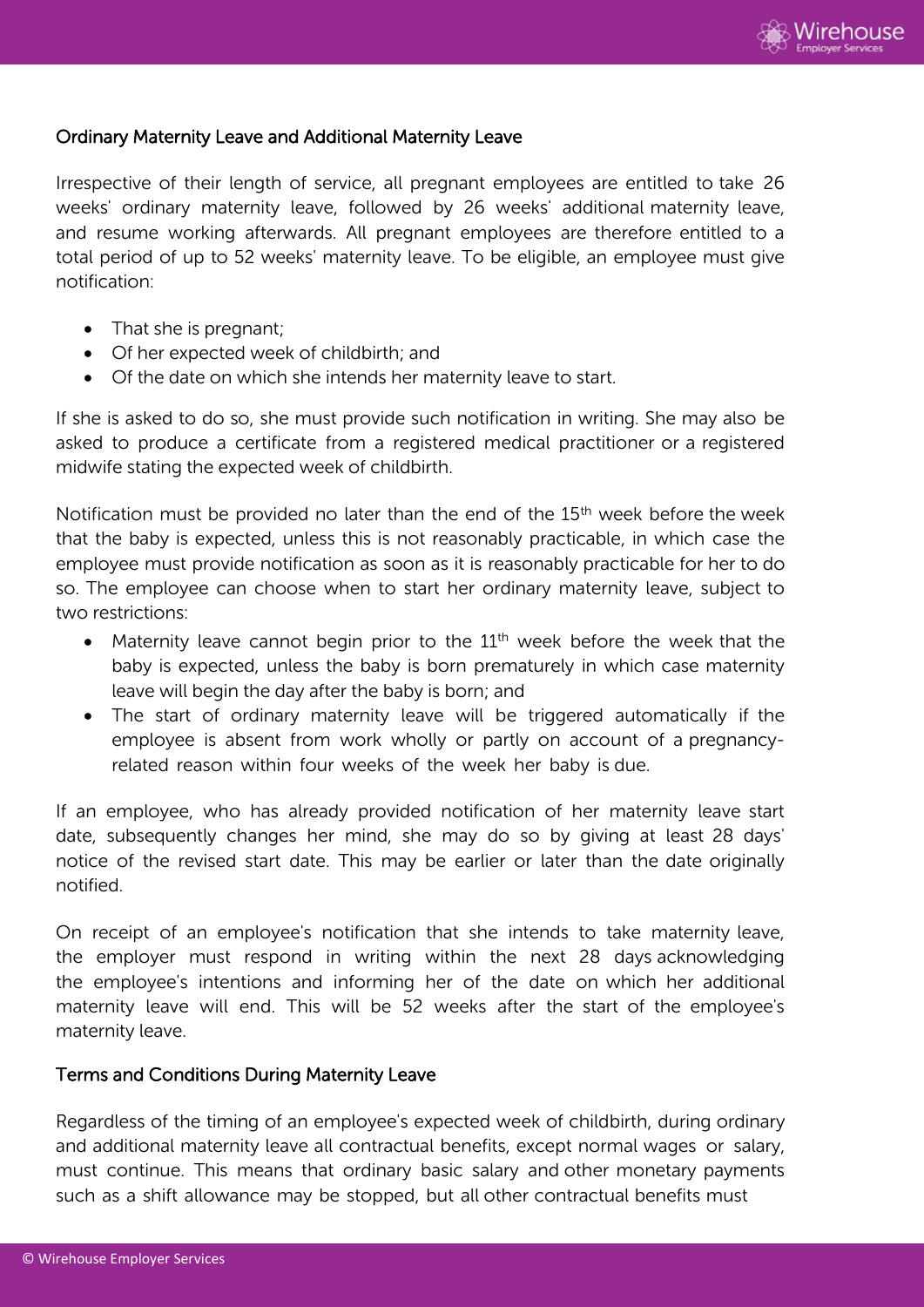

remain in place. It follows that both statutory and contractual annual holiday entitlement continue to accrue in the normal way and can be carried forward to the next leave year in the event that the maternity leave period straddles the leave year periods.

Employees on ordinary or additional - but not compulsory - maternity leave may carry out up to 10 days' work under their contract of employment without bringing their maternity leave period to an end or losing their entitlement to statutory maternity pay. These days are known as "keeping-in-touch days".

The days of work may be separate days or a single block, as agreed between the employee and her line manager.

Managers may make reasonable contact with employees who are on maternity leave, e.g. to discuss the employee's plans to return to work or whether she might wish to seek any changes to her working hours or pattern of work on her return.

#### Return to Work After Maternity Leave

An employee who decides to return to work at the end of her additional maternity leave is not required to give notice of her return date. She may simply turn up to work in the usual way on the appropriate date. If, however, she wishes to return to work early, including at the end of her ordinary maternity leave, she must give at least eight weeks' notice of the intended early return date.

There is no option for the employer to postpone an employee's return to work except in circumstances where she fails to give the necessary eight weeks' notice for an early return. Her return cannot, however, be postponed beyond what would otherwise have been the last date of her maternity leave.

An employee can change her mind more than once about her return date provided that she gives at least eight weeks' notice before whichever is earlier of the date on which she now intends to return and the date on which she had intended to return.

An employee has the right to resume working in the same job if she is returning to work at the end of ordinary maternity leave. If she is returning to work after additional maternity leave, the entitlement is to return either to the same job or, if this is not reasonably practicable from the employer's perspective, to another suitable job on terms and conditions that are not less favourable.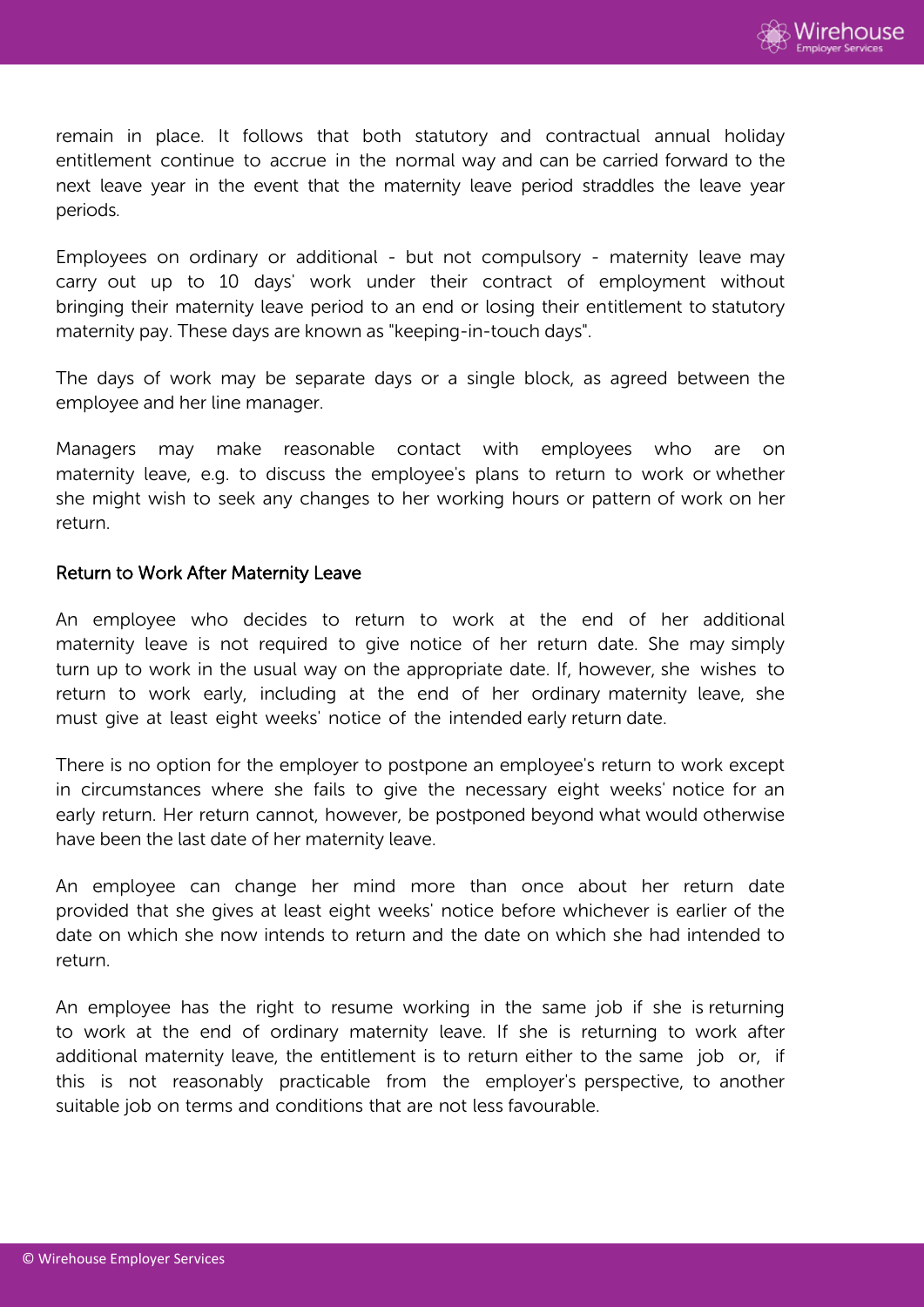

#### Statutory Maternity Pay

An employee who is pregnant will be eligible to receive statutory maternity pay (SMP) for 39 weeks provided that:

- She has been employed for a minimum of 26 weeks as at the end of the  $15<sup>th</sup>$ week before the week her baby is due (which is known as the qualifying week);
- She is still employed during that week, i.e. has not resigned or been dismissed before the beginning of that week; and
- Her average weekly earnings are equal to or greater than the lower earnings limit for national insurance contributions SMP may be paid only once the employee begins her maternity leave. It can begin on any day of the week according to the date that the employee has notified as the start date of her maternity leave.

If an employee chooses to return to work before the end of her maternity pay period she will forfeit any outstanding SMP that would otherwise have been due to her.

Where the employee works for up to 10 keeping-in-touch days during her maternity leave, SMP will be paid in the normal way. The manager will also need to agree with the employee in advance how much contractual payment she will receive for the work done.

SMP is payable whether or not the employee intends to return to work or actually returns to work after maternity leave.

There are two rates of SMP. The higher rate is paid for the first six weeks of an employee's maternity leave. This is 90% of the employee's average weekly earnings, based on earnings during the period of eight weeks that immediately precede the 14<sup>th</sup> week before the expected week of childbirth. The standard rate is then payable for up to 33 more weeks. This is a flat weekly rate determined by the Government from time to time. The current government rates are referred to under the 'Statutory Payments'.

SMP is treated as earnings and is therefore subject to PAYE and national insurance contributions in the normal way.

#### Transferring to Shared Parental Leave

An employee may be entitled to curtail their Maternity Leave and opt into the Shared Parental Leave and Pay scheme. If eligible this enables them to share the care of their child for up to fifty weeks following birth or adoption which can be shared between the Mother and Spouse /Partner/Civil Partner during the first year of the birth, provided that both satisfy the eligibility requirements.